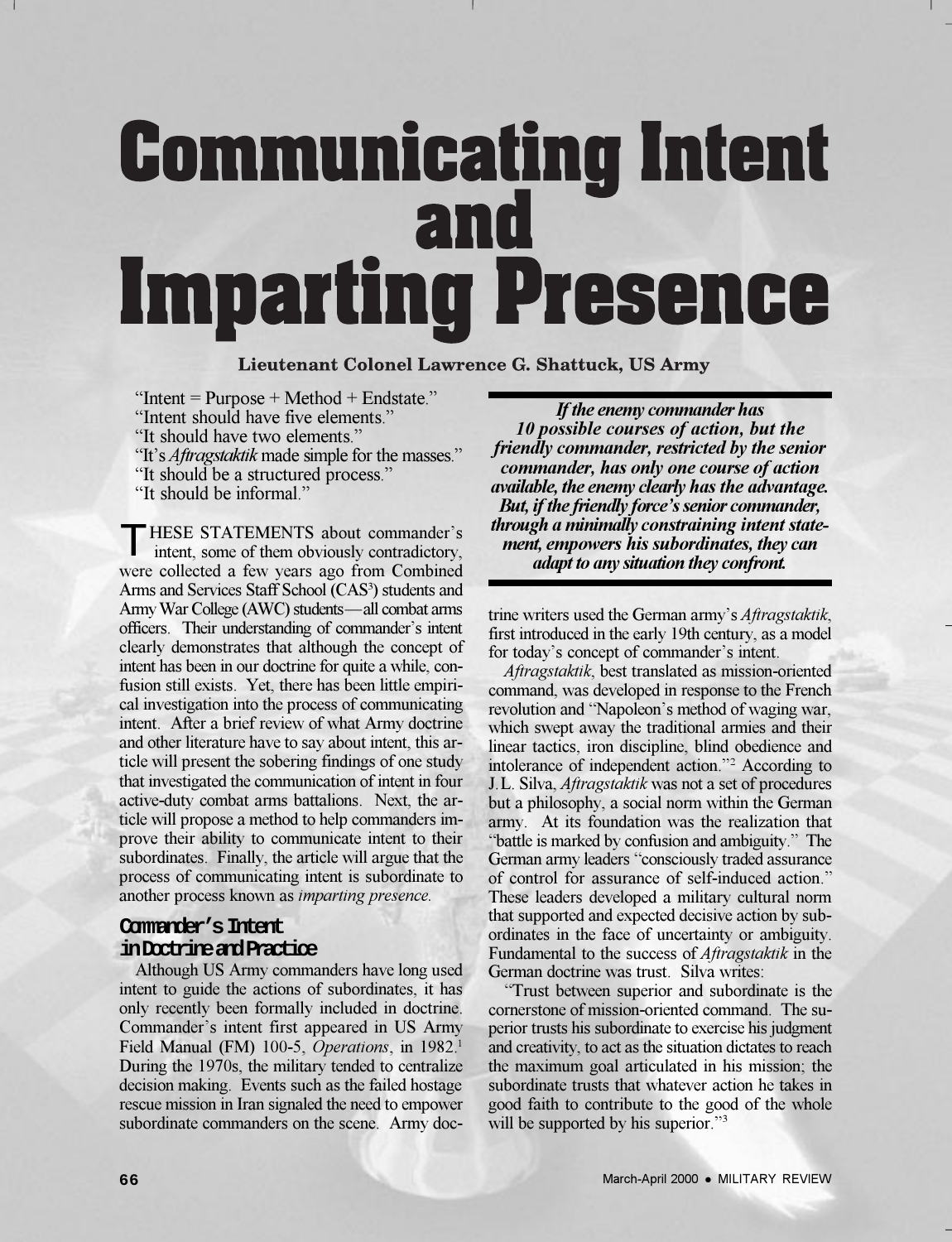| <b>Report Documentation Page</b>                                                                                                                                                                                                                                                                                                                                                                                                                                                                                                                                                                                                                                                                                                                                                                                                                                   |                             |                              |                                      |                                                     | Form Approved<br>OMB No. 0704-0188                 |  |
|--------------------------------------------------------------------------------------------------------------------------------------------------------------------------------------------------------------------------------------------------------------------------------------------------------------------------------------------------------------------------------------------------------------------------------------------------------------------------------------------------------------------------------------------------------------------------------------------------------------------------------------------------------------------------------------------------------------------------------------------------------------------------------------------------------------------------------------------------------------------|-----------------------------|------------------------------|--------------------------------------|-----------------------------------------------------|----------------------------------------------------|--|
| Public reporting burden for the collection of information is estimated to average 1 hour per response, including the time for reviewing instructions, searching existing data sources, gathering and<br>maintaining the data needed, and completing and reviewing the collection of information. Send comments regarding this burden estimate or any other aspect of this collection of information,<br>including suggestions for reducing this burden, to Washington Headquarters Services, Directorate for Information Operations and Reports, 1215 Jefferson Davis Highway, Suite 1204, Arlington<br>VA 22202-4302. Respondents should be aware that notwithstanding any other provision of law, no person shall be subject to a penalty for failing to comply with a collection of information if it<br>does not display a currently valid OMB control number. |                             |                              |                                      |                                                     |                                                    |  |
| 1. REPORT DATE<br><b>APR 2000</b>                                                                                                                                                                                                                                                                                                                                                                                                                                                                                                                                                                                                                                                                                                                                                                                                                                  |                             | 2. REPORT TYPE               |                                      | <b>3. DATES COVERED</b><br>00-03-2000 to 00-04-2000 |                                                    |  |
| <b>4. TITLE AND SUBTITLE</b>                                                                                                                                                                                                                                                                                                                                                                                                                                                                                                                                                                                                                                                                                                                                                                                                                                       |                             |                              |                                      |                                                     | 5a. CONTRACT NUMBER                                |  |
| <b>Communicating Intent and Imparting Presence</b>                                                                                                                                                                                                                                                                                                                                                                                                                                                                                                                                                                                                                                                                                                                                                                                                                 |                             |                              |                                      |                                                     | 5b. GRANT NUMBER                                   |  |
|                                                                                                                                                                                                                                                                                                                                                                                                                                                                                                                                                                                                                                                                                                                                                                                                                                                                    |                             |                              |                                      |                                                     | 5c. PROGRAM ELEMENT NUMBER                         |  |
| 6. AUTHOR(S)                                                                                                                                                                                                                                                                                                                                                                                                                                                                                                                                                                                                                                                                                                                                                                                                                                                       |                             |                              |                                      |                                                     | <b>5d. PROJECT NUMBER</b>                          |  |
|                                                                                                                                                                                                                                                                                                                                                                                                                                                                                                                                                                                                                                                                                                                                                                                                                                                                    |                             |                              |                                      |                                                     | <b>5e. TASK NUMBER</b>                             |  |
|                                                                                                                                                                                                                                                                                                                                                                                                                                                                                                                                                                                                                                                                                                                                                                                                                                                                    |                             |                              |                                      |                                                     | 5f. WORK UNIT NUMBER                               |  |
| 7. PERFORMING ORGANIZATION NAME(S) AND ADDRESS(ES)<br><b>U.S. Army Combined Arms Center, Fort Leavenworth, KS, 66027</b>                                                                                                                                                                                                                                                                                                                                                                                                                                                                                                                                                                                                                                                                                                                                           |                             |                              |                                      |                                                     | 8. PERFORMING ORGANIZATION<br><b>REPORT NUMBER</b> |  |
| 9. SPONSORING/MONITORING AGENCY NAME(S) AND ADDRESS(ES)                                                                                                                                                                                                                                                                                                                                                                                                                                                                                                                                                                                                                                                                                                                                                                                                            |                             |                              |                                      |                                                     | 10. SPONSOR/MONITOR'S ACRONYM(S)                   |  |
|                                                                                                                                                                                                                                                                                                                                                                                                                                                                                                                                                                                                                                                                                                                                                                                                                                                                    |                             |                              |                                      |                                                     | 11. SPONSOR/MONITOR'S REPORT<br>NUMBER(S)          |  |
| 12. DISTRIBUTION/AVAILABILITY STATEMENT<br>Approved for public release; distribution unlimited                                                                                                                                                                                                                                                                                                                                                                                                                                                                                                                                                                                                                                                                                                                                                                     |                             |                              |                                      |                                                     |                                                    |  |
| <b>13. SUPPLEMENTARY NOTES</b>                                                                                                                                                                                                                                                                                                                                                                                                                                                                                                                                                                                                                                                                                                                                                                                                                                     |                             |                              |                                      |                                                     |                                                    |  |
| 14. ABSTRACT                                                                                                                                                                                                                                                                                                                                                                                                                                                                                                                                                                                                                                                                                                                                                                                                                                                       |                             |                              |                                      |                                                     |                                                    |  |
| <b>15. SUBJECT TERMS</b>                                                                                                                                                                                                                                                                                                                                                                                                                                                                                                                                                                                                                                                                                                                                                                                                                                           |                             |                              |                                      |                                                     |                                                    |  |
| <b>16. SECURITY CLASSIFICATION OF:</b>                                                                                                                                                                                                                                                                                                                                                                                                                                                                                                                                                                                                                                                                                                                                                                                                                             |                             |                              | 17. LIMITATION OF<br><b>ABSTRACT</b> | 18. NUMBER<br>OF PAGES                              | 19a. NAME OF<br><b>RESPONSIBLE PERSON</b>          |  |
| a. REPORT<br>unclassified                                                                                                                                                                                                                                                                                                                                                                                                                                                                                                                                                                                                                                                                                                                                                                                                                                          | b. ABSTRACT<br>unclassified | c. THIS PAGE<br>unclassified | Same as<br><b>Report (SAR)</b>       | 7                                                   |                                                    |  |

**Standard Form 298 (Rev. 8-98)**<br>Prescribed by ANSI Std Z39-18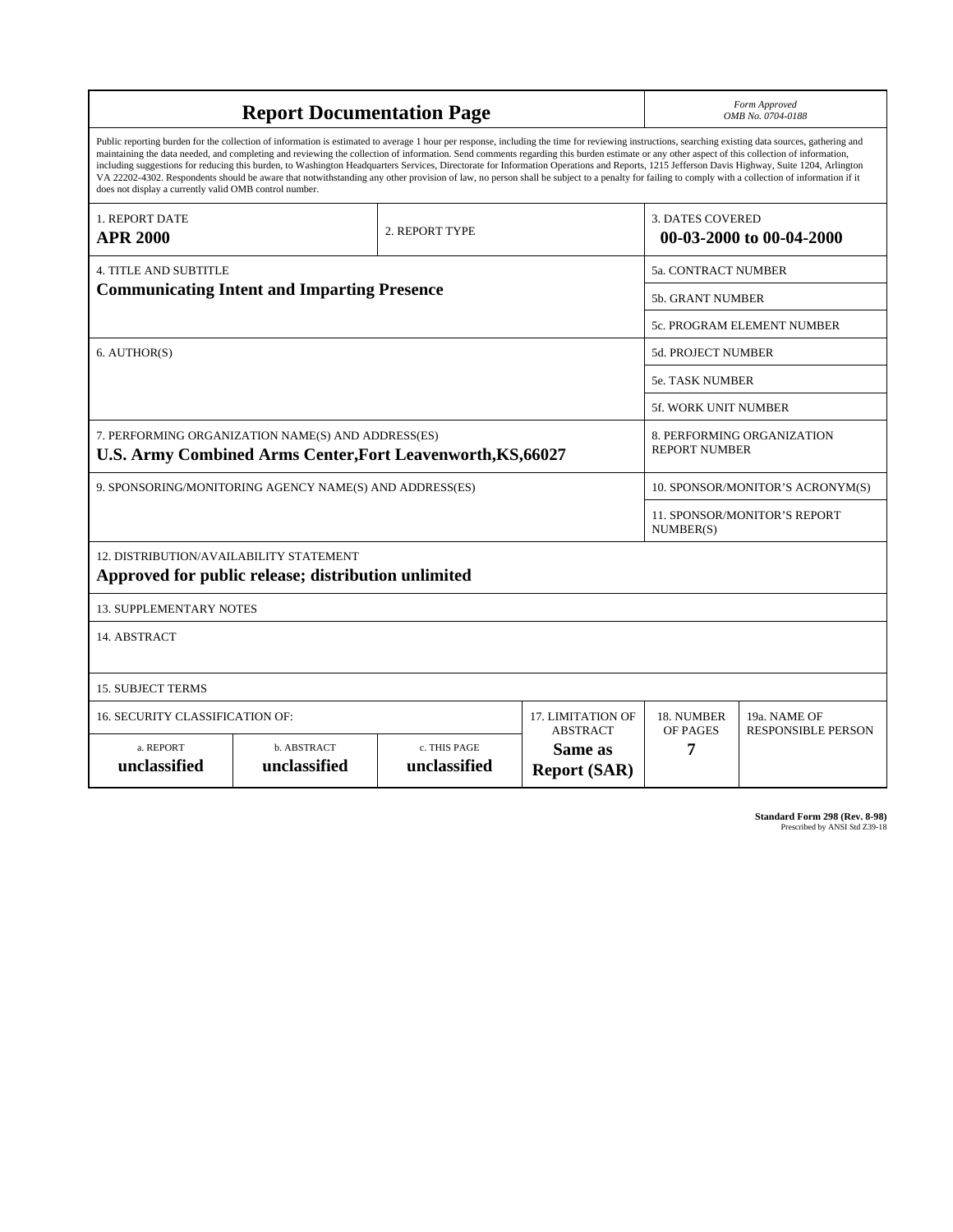Silva indicates that such confidence in subordinates stems from the superior's intimate personal knowledge of each one. German senior commanders knew that such knowledge was essential to implementing *Aftragstaktik.*

In formalizing *Aftragstaktik* into US Army doctrine, the fullness of the concept was diluted. The 1993 version of FM 100-5 defines commander's intent, but there is no discussion of social norms, expectations, trust or intimate personal knowledge of subordinates. Instead, FM 100-5 focuses on structure and content rather than process.

"The commander's intent describes the desired endstate. It is a concise statement of the purpose of the operation and must be understood two levels below the level of the issuing commander. It must clearly state the purpose of the mission. It is the single unifying focus for all subordinate elements. It is not a summary of the concept of the operation. Its purpose is to focus subordinates on what has to be accomplished in order to achieve success, even when the plan and concept no longer apply, and to discipline their efforts toward that end.

The intent statement is usually written but can be verbal when time is short. It should be concise and clear; long narrative descriptions of how the commander sees the fight tend to inhibit the initiative of the subordinates."<sup>4</sup>

**Intent in practice.** Gary Klein's study of intent statements and preliminary investigations indicated that intent statements often do not comply with doctrine's content and structural guidance. Klein collected 97 intent statements for analysis and found that their lengths ranged from 21 to 484 words, with most of them averaging between 76 and 200 words.<sup>5</sup> Here is an intent statement written by a brigade commander deployed to the National Training Center (NTC), Fort Irwin, California.

"The purpose of  $X$  Brigade's operation is to protect the Corps, rear and build-up of follow-on friendly forces. *In support of Division and Corps, we must attack rapidly to the west in the Central Corridor, destroy the lead motorized rifle battalion (MRB) of the XXX Motorized Rifle Regiment (MRR) between Phase Line (PL) IMPERIAL and PL EXCAL-IBUR, and then seize defensible terrain along PL EXCALIBUR. To do this, X-X Infantry (Light) will infiltrate to secure Hill 780 (NK4411), deny the enemy its use, and block to the west to prevent the enemy's use of the mobility corridor between Hill 780 and the south wall of the Central Corridor (Avenue of Approach 3). Task Force* X-XX, *the brigade main effort, will move to contact in zone, fix the advance*

*guard main body (AGMB) and destroy it with an enveloping attack in depth. Brigade deep artillery fires, close air support and scatterable mines will be designed to attrit its commitment into the Brigade zone, and force the AGMB into the southern avenue of approach, where TF* X-XX *can destroy it by direct fires. After destruction of the MRB in zone, TF* X-XX *will continue the attack to seize defensible terrain along PL EXCALIBUR.* End state visualized is lead MRB of XXX MRR destroyed; brigade with heavy forces in control of Brown and Debman passes; and brigade postured to conduct defensive operations to destroy follow-on enemy regiments.<sup>76</sup>

This brigade commander took pride in his clear, doctrinal intent statements. Unfortunately, in this

*J.L. Silva,* **Aftragstaktik** *was not a set of procedures but a philosophy, a social norm within the German army. At its foundation was the realization that "battle is marked by confusion and ambiguity. The German army leaders consciously traded assurance of control for assurance of self-induced action.*

case, he missed the mark. The italicized portion that dominates this long intent statement is *method*. It tells each subordinate unit what to do, and the detail limits the flexibility of subordinate commanders for if they fail to accomplish the tasks listed, they fail to achieve their commander's intent.

In an operation order briefing held later during this same brigade's NTC rotation, a battalion commander asked for clarification of his unit's mission. The brigade commander, somewhat frustrated, said, "OK, you want your brigade commander's priority? Take care of this. If you don't get this right then TF *X-XX* will not be able to get through. The brigade commander's response was, arguably, a much clearer intent statement than the written form that he had spent so much time crafting.

**Flexibility versus synchronization.** The difference between the brigade commander's written and verbal intent statements highlights the tension between the constructs of centralization and flexibility. The senior commander must make an inherent tradeoff which impacts the subordinate commander's ability to adapt to battlefield conditions. The battlefield is a highly complex, uncertain environment where a commander matches wits with his opponent while coping with such variables as terrain, weather, morale, fatigue and equipment. Providing subordinate commanders a large degree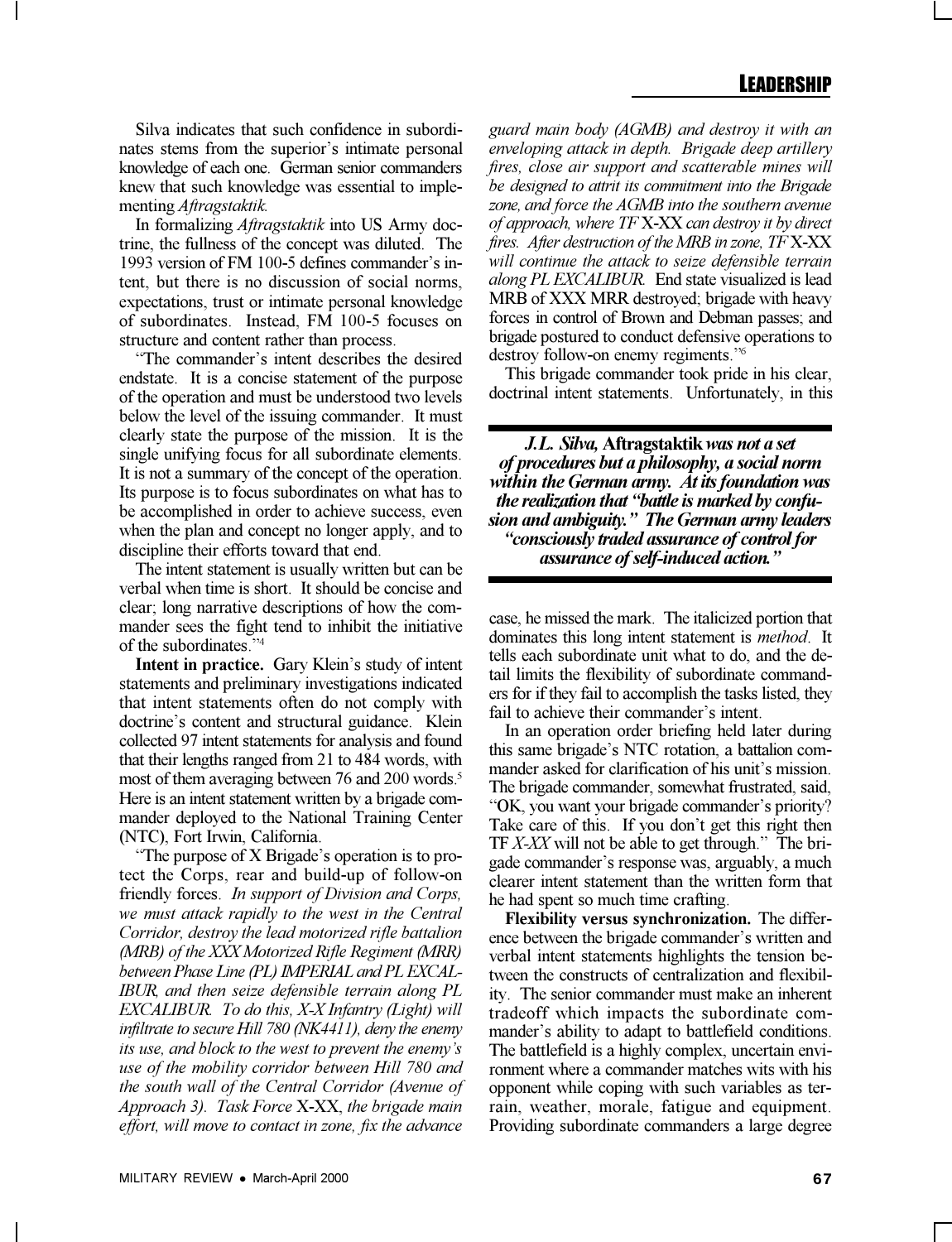*A battalion commander asked for clarification of his unit's mission. The brigade commander, somewhat frustrated, said, "OK, you want your brigade commander's priority? Take care of this. If you don't get this right then TF* **X-XX** *will not be able to get through. His oral response was, arguably, a much clearer intent statement than the written form that he had spent so much time crafting.*

of flexibility is critical to success. Consider the following illustration. If both the enemy and friendly commanders have only one course of action available to them, parity exists. If, however, the enemy commander has 10 possible courses of action, but the friendly commander, restricted by the senior commander, still has only one course of action available, the enemy clearly has the advantage. But, if the friendly force's senior commander, through a minimally constraining intent statement, empowers his subordinates, they can adapt to any battlefield situation they confront.

Senior commanders must not lose the ability to synchronize events as they provide flexibility to subordinate commanders. A commander who does not synchronize subordinate efforts invites disaster. During Israel's 1956 Sinai Campaign General Moshe Dayan stated:

To the commander of an Israeli unit, I can point on a map to the Suez Canal and say: 'There's your target and this is your axis of advance. Don't signal me during the fighting for more men, arms, or vehicles. All that we could allocate you've already got, and there isn't anymore. Keep signaling your advances. You must reach the Suez in 48 hours.<sup>777</sup>

These orders all but eliminated Dayan's ability to influence the battle. On one occasion, an entire brigade watched while two other brigades were fight-



Figure 1. Data Collection from battalion and company commanders.

ing to capture an objective. In retrospect, Dayan realized his mistake. He wrote that the heavy emphasis on improvisation and flexibility and the absence of a strong controlling hand meant that "our capacity for misadventure [was] limitless." And, granted "a huge measure of independence," the brigade commanders failed to coordinate their movements.<sup>8</sup> When senior commanders provide their subordinates with flexibility at the expense of synchronization, battlefield activities are coordinated only by coincidence.

#### **An Empirical Study of Commander's Intent**

Command and control processes are not unique to the Army, or even to the military. Many other organizations have practices to develop plans and procedures and then implement them at some other time and place as the senior member of the organization desires—despite complexity or uncertainty. But no other organization works as hard at explicitly formulating and communicating intent to its subordinates as the US Army. The concept of intent is written into our doctrine and taught in our schools. Yet, as a profession, we have some work to do before we effectively formulate, communicate, interpret and implement intent.

In an empirical study, four active duty battalions (two armor, one mechanized infantry and one ground cavalry squadron) participated in the research. Figure 1 describes the simulation that was used to collect data. The battalion commanders and their operations officers knew the research was investigating the intent process within their organizations, but the company commanders were only told that the process was a garrison-based exercise to provide the battalion with practice in developing operation orders.

The battalion commanders were issued a brigade operation order (OPORD) with maps and overlays

that tasked the battalion to defend in sector and to be prepared to counterattack. The OPORD was based on an actual NTC scenario. The battalion commanders and their staffs had one week to develop a battalion OPORD with all appendixes and overlays. They then disseminated the orders, which included statements of intent, to subordinate company commanders. These company commanders (four per battalion) were given a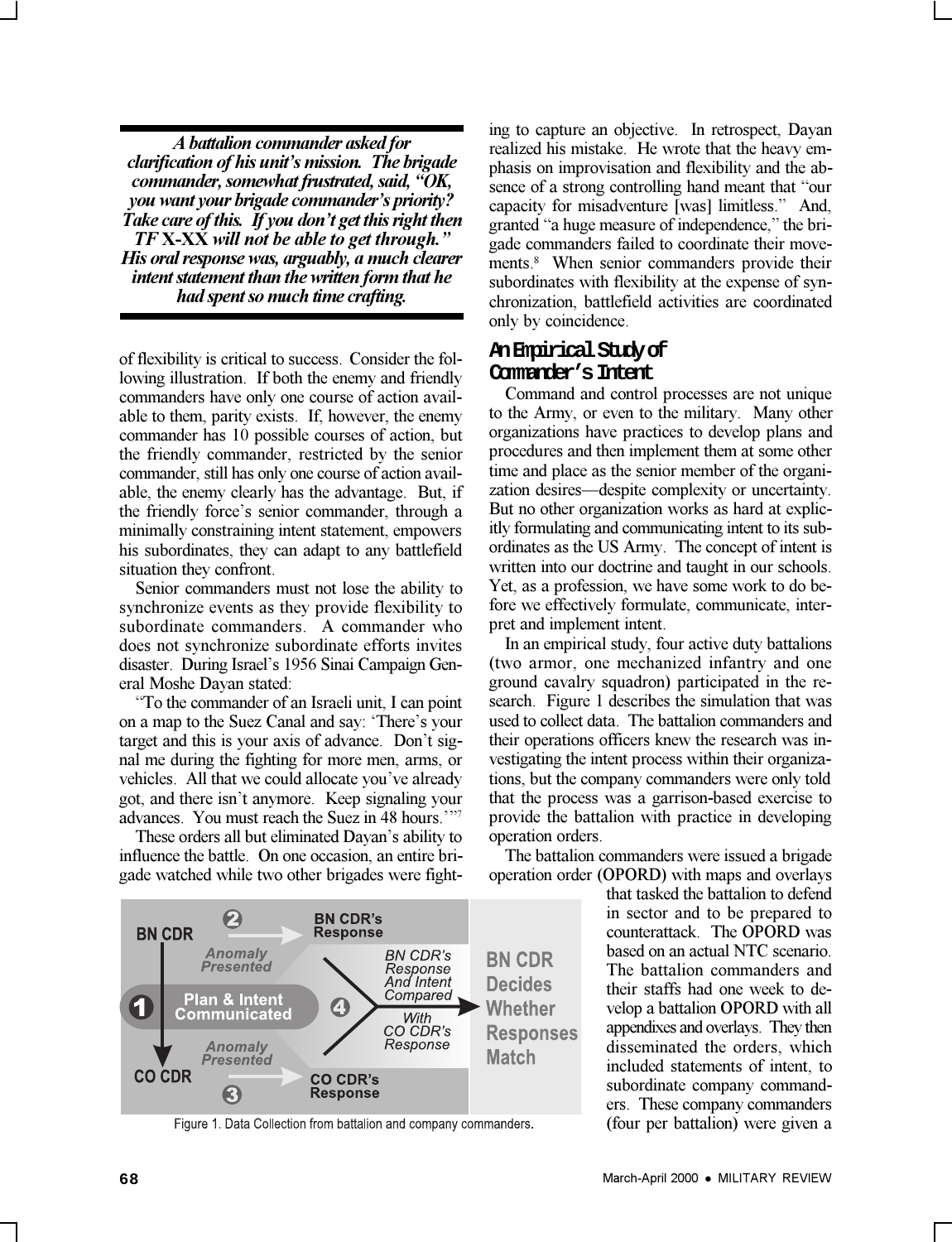**Pilots at a mission brief for one of 1st Cavalry Division's cross-border raids into Iraq, February 1991.**

week to develop their own OPORDs and then briefed them back to the battalion commanders.

An investigator reviewed copies of the battalion and company OPORDs. Then, two situation reports (SITREPs) were created for each battalion. In the first SITREP, the companies were blocked from completing their specific mission but could still achieve the higher-order objectives of the battalion commander. In the second SITREP, the companies had completed their missions with relative ease and had to decide what to do next. In both cases, the intent statement of the battalion commanders provided sufficient information to help the company commanders respond to the SITREPs.

The battalion commanders were presented with the SITREPs and asked how they expected the subordinate company commanders to respond to each SITREP. Their answers became the basis for evaluating the responses of their subordinate company commanders. The SITREPs were then presented to the company commanders. The responses of the company commanders were recorded. The battalion commanders were shown the responses of their subordinates and asked to judge those responses relative to their own.

Four battalions, each with four company commanders that were given two SITREPs, generated 32 episodes. The battalion commanders judged that the company commander's responses matched their intent in only 17 of the 32 episodes (53 percent). In three episodes, however, the responses matched only by coincidence—the company commanders made their decision based not on their understanding of the battalion commander's intent but because they misinterpreted the information available to them. In three other episodes, although the battalion commanders judged the decision of the company commanders to match their own, they were, in fact, substantially different. Battalion commanders considered them a match because the company

commanders were "thinking along the right lines." If these six episodes are considered mismatches, then the responses matched in only 11of 32 episodes, or 34 percent.

The amount of time the company commanders had worked for their battalion commanders varied from as little as one week to as long as 21 months. Figure 2 summarizes the responses of the company commanders to the SITREPs based on the length of time they had worked



*Successful company commanders that matched their battalion commander's intent initially determined the disposition of friendly and enemy forces. They specifically referenced procedures and the intent statement in the battalion OPORD. They also acknowledged that they had to coordinate their activities with commanders of adjacent units prior to taking any action.*

for their battalion commanders. The data do not suggest that the ability of the company commanders to match their battalion commander's intent was linked to the length of time the company commanders had been in command. However, the research did reveal several interesting patterns in the performance of subordinate commanders.

| Time<br>ın<br>Cmd | <b>Number</b><br>О<br>Co Cdrs | Possible<br>Correct<br>Responses | Responses<br>Judged<br>Correct | <b>Actual Number</b><br>of Correct<br>Responses |
|-------------------|-------------------------------|----------------------------------|--------------------------------|-------------------------------------------------|
| 1 Week            |                               | 2                                |                                |                                                 |
| 3 Months          | 2                             | 4                                | 3                              | 2                                               |
| 8 Months          | 3                             | 6                                | 3                              | 3                                               |
| 9 Months          |                               | 8                                | 2                              |                                                 |
| 13 Months         | 2                             | 4                                | 4                              | 2                                               |
| 20 Months         | 2                             | 4                                | 2                              |                                                 |
| 21 Months         | $\overline{2}$                |                                  | 2                              |                                                 |
| Total             | 16                            | 32                               |                                |                                                 |

Figure 2. Summary of company commander responses based on their time in command.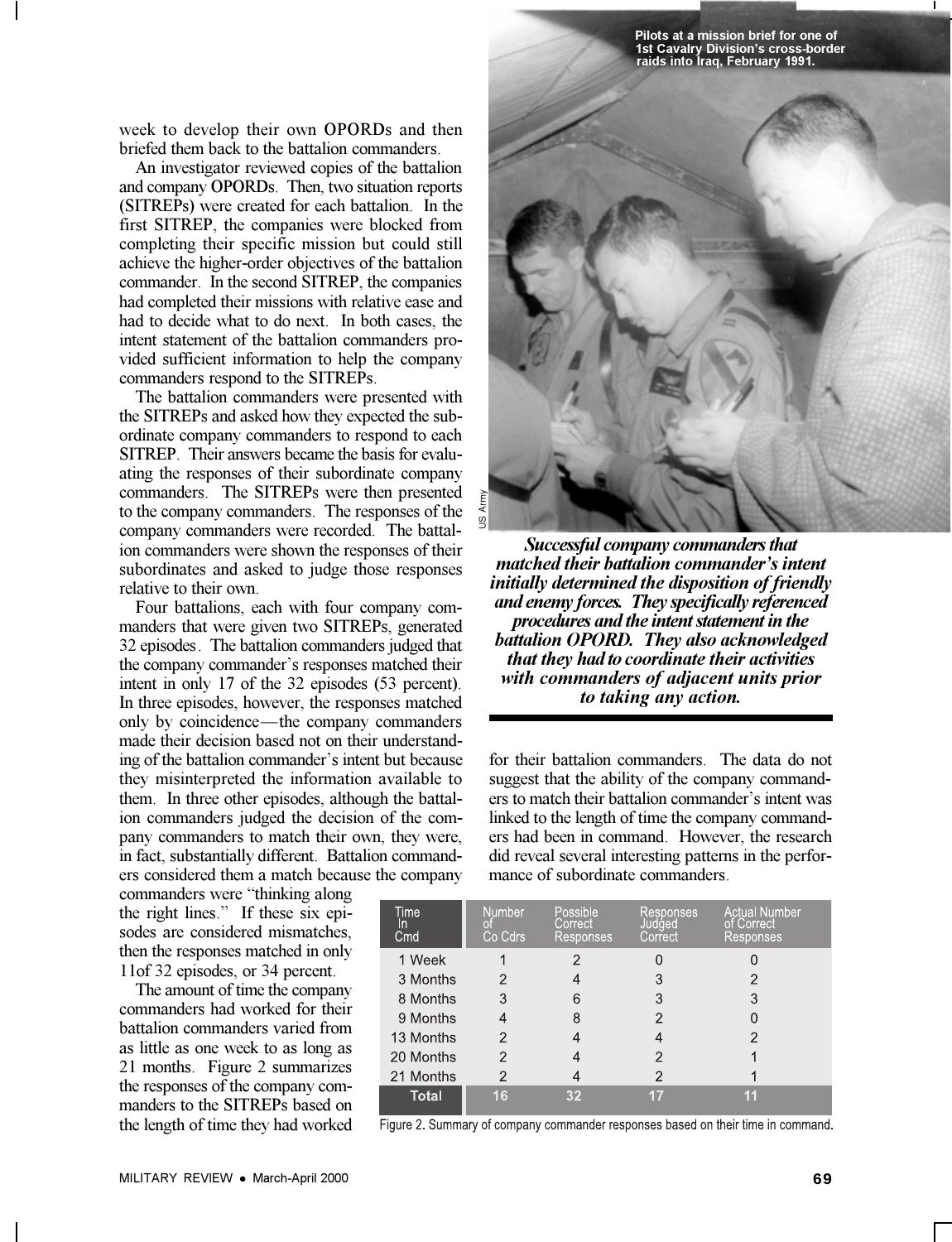**Discussion of empirical findings.** Successful company commanders that matched their battalion commander's intent initially determined the disposition of friendly and enemy forces. They specifically referenced procedures and the intent statement in the battalion OPORD. They also acknowledged

*There are four equally important components: formulation, communication, interpretation and implementation. The first two components—formulation and communication—are the senior commander's responsibility. . . . Our officer education system emphasizes formulation and students have virtually no opportunity to practice the other three components.*

that they had to coordinate their activities with commanders of adjacent units prior to taking any action.

Unsuccessful company commanders generally did not refer to the battalion commander's statement of intent. In addition, unsuccessful commanders exhibited several other behaviors. Some commanders exhibited flawed tactical knowledge. For example, one commander's response to a SITREP was to reposition his unit on the battlefield. In the scenario, however, there was insufficient time to accomplish this maneuver. The enemy would have attacked the company on its flank as it moved. A few commanders had a low tolerance for situational uncertainty. They decided not to act without more information to reduce their uncertainty. In some instances, commanders misassessed available information. Even though they were given information on the status of enemy units, for example, they did not incorporate it into their mental model of the battlefield. Some commanders also exhibited a rigid adherence to procedures despite new information that indicated they were facing a novel, unanticipated situation. When a major, unanticipated event occurred on an adjacent part of the battlefield, these commanders would not deviate from their assigned mission, even though the event jeopardized the higher-order goals of the system. Finally, the study indicated that, in some instances, battalion and company commanders disagreed concerning doctrinal terms. If a battalion commander and a company commander do not have the same definition of "delay," the subordinate commander may make an erroneous decision.

The feedback from all four battalion commanders participating in the study indicated that it was worthwhile and they leaned a great deal. The results gave them a clear picture of how successfully they communicated intent to their subordinate commanders. In addition, the results identified areas that each unit needed to improve in formulating, communicating, interpreting and implementing intent.

**Responsibilities of senior and subordinate commanders.** There are four equally important components: formulation, communication, interpretation and implementation. The first two components—formulation and communication—are the senior commander's responsibility. Subordinate commanders interpret and implement intent. Subordinate commanders at a given echelon will also be senior commanders and must formulate and communicate their intent to the next lower echelon. Our officer education system emphasizes formulation. Students at combat arms advanced courses, CAS<sup>3</sup>, Command and General Staff College (CGSC) and even Army War College students, practice writing intent statements based on information provided by their instructors (including higher commander's intent, mission statement, information concerning friendly and enemy forces and task organization). The final product in these schools is usually an OPORD that is briefed to an instructor. However, students have virtually no opportunity to practice the other three components.

Training officers in the classroom to communicate, interpret and implement intent is extremely difficult because these components are contextbased—personality- and situation-dependent. Interpreting and implementing intent is especially problematic. Senior commanders formulate intent prior to hostilities, based on their vision of the battlefield. They also communicate their intent to subordinate commanders, who interpret it prior to hostilities. If the battle goes according to the vision, there is no need for subordinate commanders to refer to the intent statement. It is only when the battle deviates from the plan that the intent statement becomes significant. However, the context in which the intent was developed (the senior commanders vision) has now changed. Subordinate commanders now must interpret and implement the intent based on a new, probably unanticipated context. As stated earlier, our military schools do not teach subordinate commanders to interpret and implement intent. The results of the research reported earlier indicate that subordinate commanders may not be learning these skills in the field either.

## **A Method for Conducting Unit Intent Training**

The context-based simulation used in the empirical research described above provides a low-cost, high-return method for conducting unit intent train-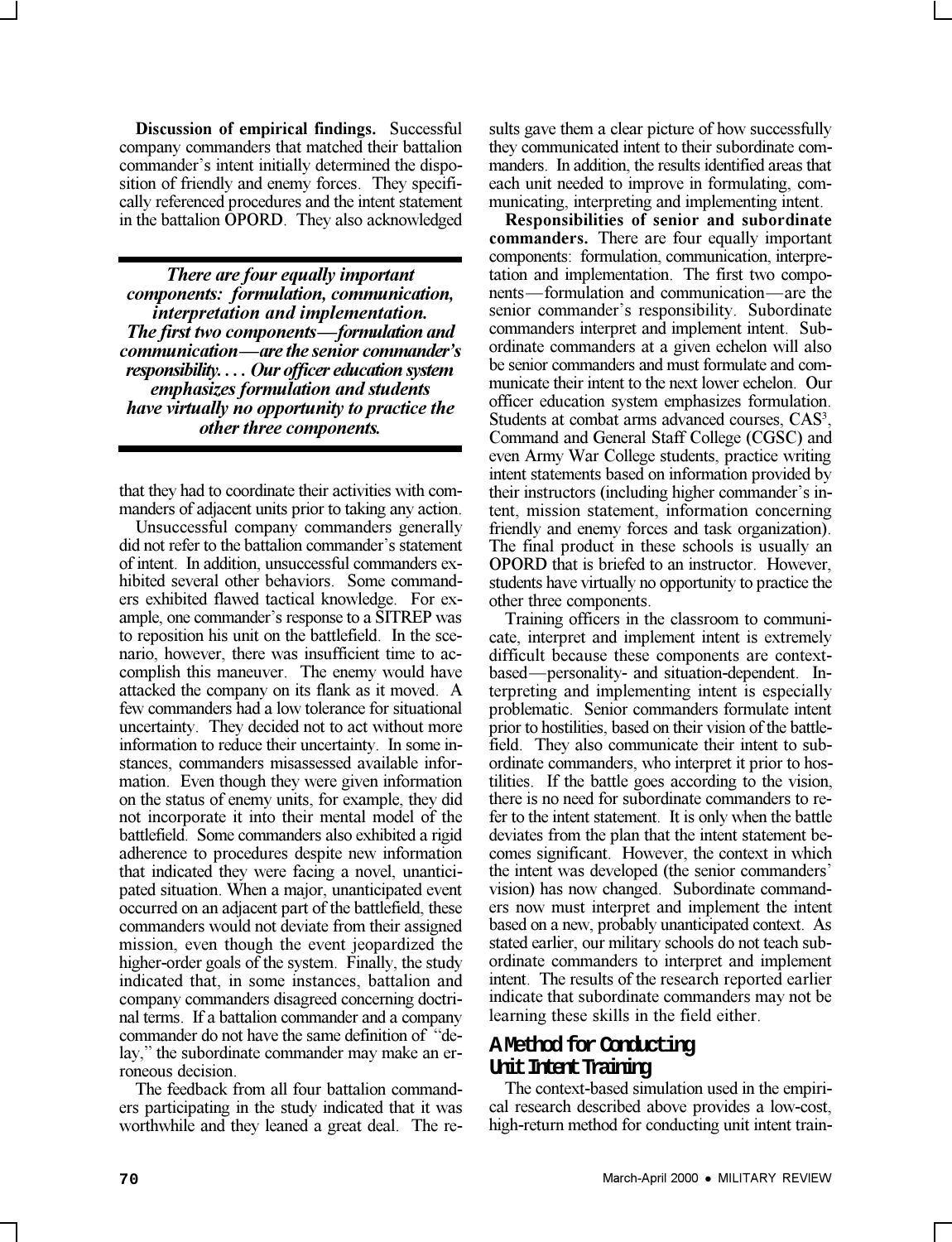ing at the battalion or brigade level. The training can be conducted as an event by itself or in conjunction with any training exercise or actual deployment. The equipment required is minimal: a video camera, a video cassette recorder and a television. The executive officer (XO) can serve as the administrator. The only input required to initiate the training is an OPORD (with annexes and overlays) from higher headquarters. The training should be conducted in the following manner:

• Based on the OPORD issued by the higher headquarters, the commander and his staff develop an OPORD and brief it to the subordinate commanders.

• The subordinate commanders and their staffs develop OPORDs and brief them back to the commander.

• The XO develops 3 to 5 SITREPs based on the unit and subordinate OPORDs. It is critical that the SITREPs portray scenarios in which the ability to complete the mission has been blocked (or unexpected success has been achieved) but the commander's intent is still valid and able to guide the decision making of the subordinate commanders.

• The XO presents the SITREPs to the senior commander, one at a time. Using his OPORD, maps and overlays, the commander reasons aloud about what action he would expect from each of his subordinate commanders based on each SITREP. This session is videotaped.

• The XO presents the SITREPs to each subordinate commander. Using their OPORD, maps and overlays, they reason aloud about what actions they would take and why. This session is also videotaped.

• The XO serves as a moderator as the commander and each subordinate commander come together to review the videotape of their responses to the SITREPs.

The XO helps identify differences in the reasoning of the commander and his subordinate commanders. He must go deeper than determining whether the actions recommended by the commander and a subordinate match. The XO must identify discrepancies in understanding and implementation of doctrine, tactics, techniques and procedures; predispositions with respect to uncertainty; excessive reliance on written orders; and evidence of imbalance with respect to flexibility and synchronization.

Given a healthy command climate, this training method will dramatically improve the ability of a commander and his subordinates to formulate, communicate, interpret and implement intent. But our concept of intent is only part of what the Germans had in mind when they developed *Auftragstaktik*. As stated earlier, US doctrine on intent does not in-



*It is not enough to tell subordinates what to do and why. When situations permit, commanders should explain how they arrived at the decision. Explaining the rationale helps subordinates understand and develop similar patterns of thought. Frequent interaction formal and informal, professional and social will provide subordinates additional opportunities to learn how their commanders think.*

clude concepts of social norms, expectations, trust or intimate personal knowledge of subordinates. To incorporate these elements a commander must impart his presence to his subordinate commanders.

#### **Imparting Presence to Subordinate Commanders**

Recent technological advances have made presence a popular concept. The term normally suggests using technology to display and interact with a remote (or constructed) environment. The concept of imparting presence, however, has a different connotation. Multiple environments cannot be brought to commanders—they cannot be everywhere all the time. Instead, what they can do is to impart to their subordinates a sense of themselves. Imparting presence is the process of developing subordinates' decision-